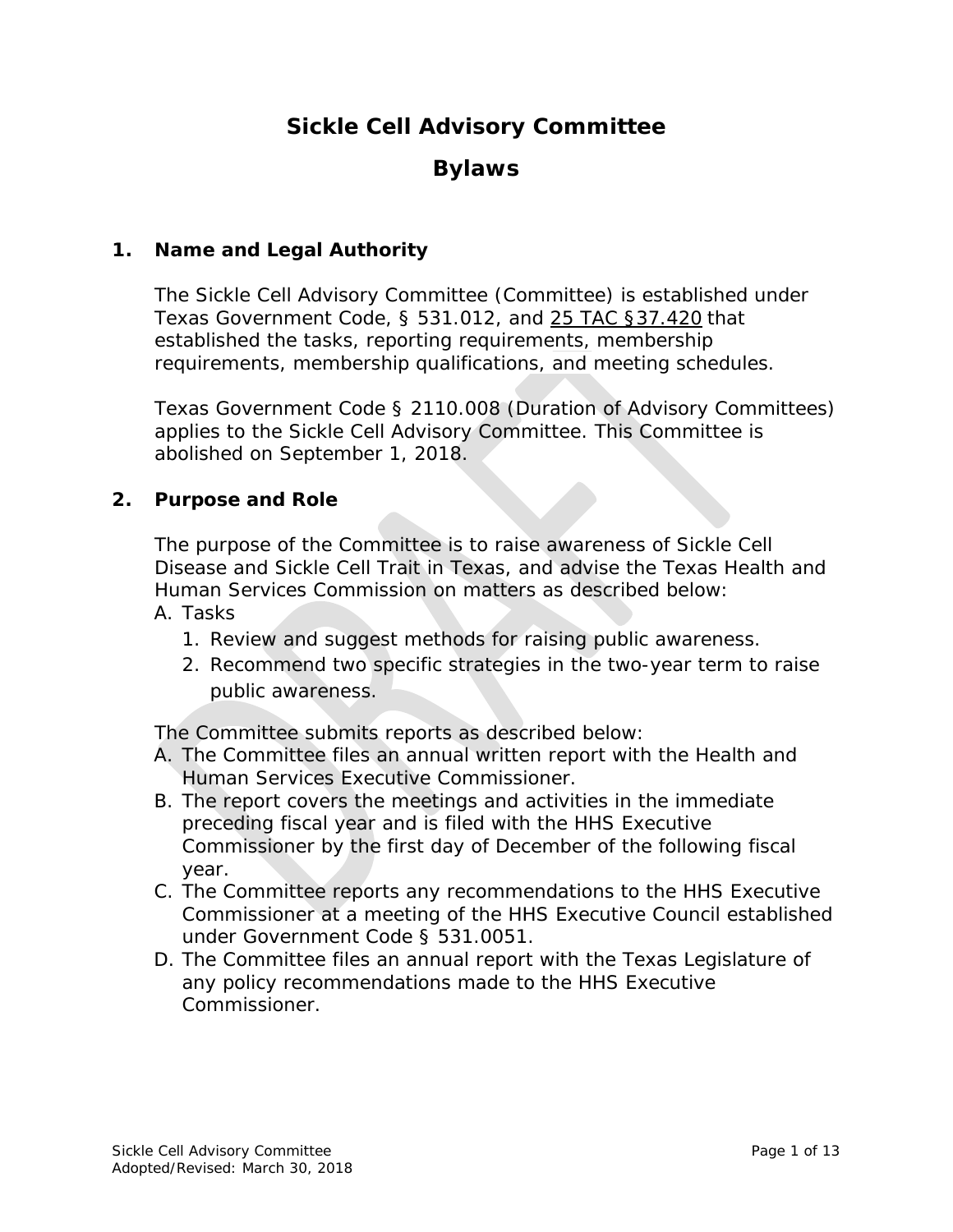#### **3. Definitions or Acronyms**

- DSHS Texas Department of State Health Services
- HHSC Texas Health and Human Services Commission
- HHS Health and Human Services
- NBS Newborn Screening Program
- SCD Sickle Cell Disease
- SCT Sickle Cell Trait
- TAC Texas Administrative Code

#### **4. Committee Composition**

The Committee is composed of seven voting members appointed by the HHS Executive Commissioner as described in 25 TAC §37.420.

This membership includes:

- A. Two members from community based organizations with experience addressing the needs of individuals with SCD;
- B. Two physicians specializing in hematology;
- a parent of a person with SCD or SCT; and C. Two members of the public who are either an individual with SCD or
- D. One representative from a health professions academic setting.

To the greatest extent possible, DSHS and the HHS Executive Commissioner appoints members who reflect the diversity of the state.

#### **5. Member Terms**

 The expiration of membership terms occurs on September 1, 2018. Regardless of the term limit, a member serves until his/her replacement has been appointed. This ensures sufficient, appropriate representation.

#### **6. Resignations and Vacancies**

If any member of the Committee wishes to resign, the member will contact, in writing, the current Chair and DSHS Committee Liaison requesting the appointment of a successor member.

In the event of a vacancy for any reason, agency staff will work with the HHS Executive Commissioner and the DSHS Commissioner to solicit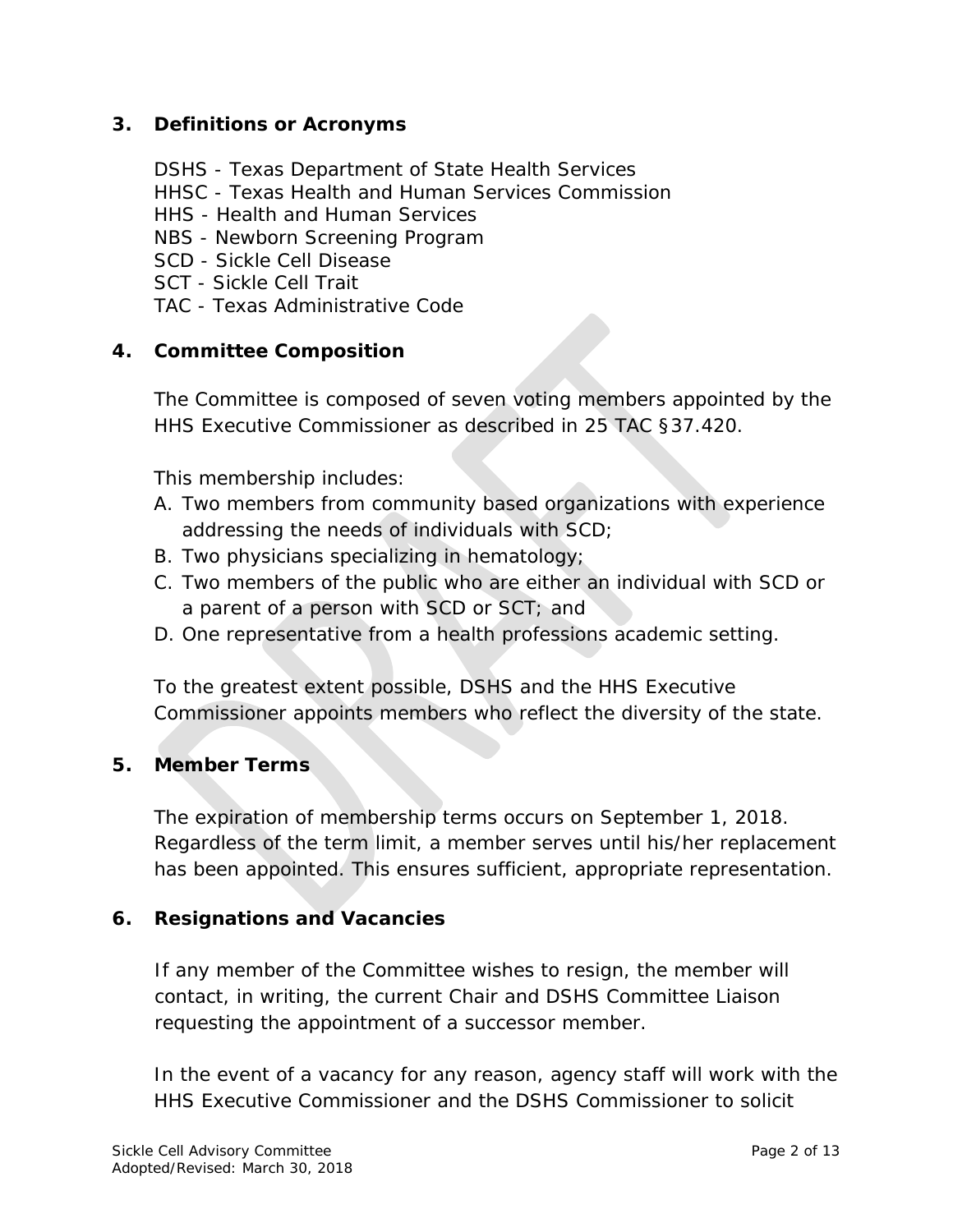the previous year through the DSHS may be reconsidered for membership. applications as appropriate to fill the vacancy with a representative of the same membership category to serve the unexpired portion of the term of the vacant position. Persons who submitted applications within

## **7. Presiding Chair and Vice-Chair**

elected. In accordance with Government Code Chapter 2110, the Committee selects from its members a Chair and Vice-Chair. The Chair and Vice-Chair will serve a term of two years. In the event that the Chair is unable to complete his/her term for any reason, a new chair will be

elected.<br>The Vice-Chair performs the duties of the Chair in case of the absence new Vice-Chair will be elected. or disability of the Chair. In case the Chair position becomes vacant, the Vice-Chair serves until the Committee selects a new Chair. In the event that the Vice-Chair is unable to complete his/her term for any reason, a

The role of the Chair and Vice-Chair is to:

- A. Report to DSHS;
- B. Participate in agenda planning and preparation for Committee meetings;
- C. Provide leadership in conducting Committee meetings;
- D. Promote, maintain, and encourage a participatory environment;
- E. Identify the need for, and work with Committee Liaison, to call meetings to accomplish the work of the Committee;
- F. Ensure the Committee adheres to its charge;
- G. Call for the development of subcommittees (if applicable and with approval of agency staff); and
- H. Confer with DSHS staff to acquire the support needed for Committee operations.

## **8. Committee Operations and Meetings**

- A. Meetings
	- 1. The Committee meets during regular business hours three times a year to conduct business.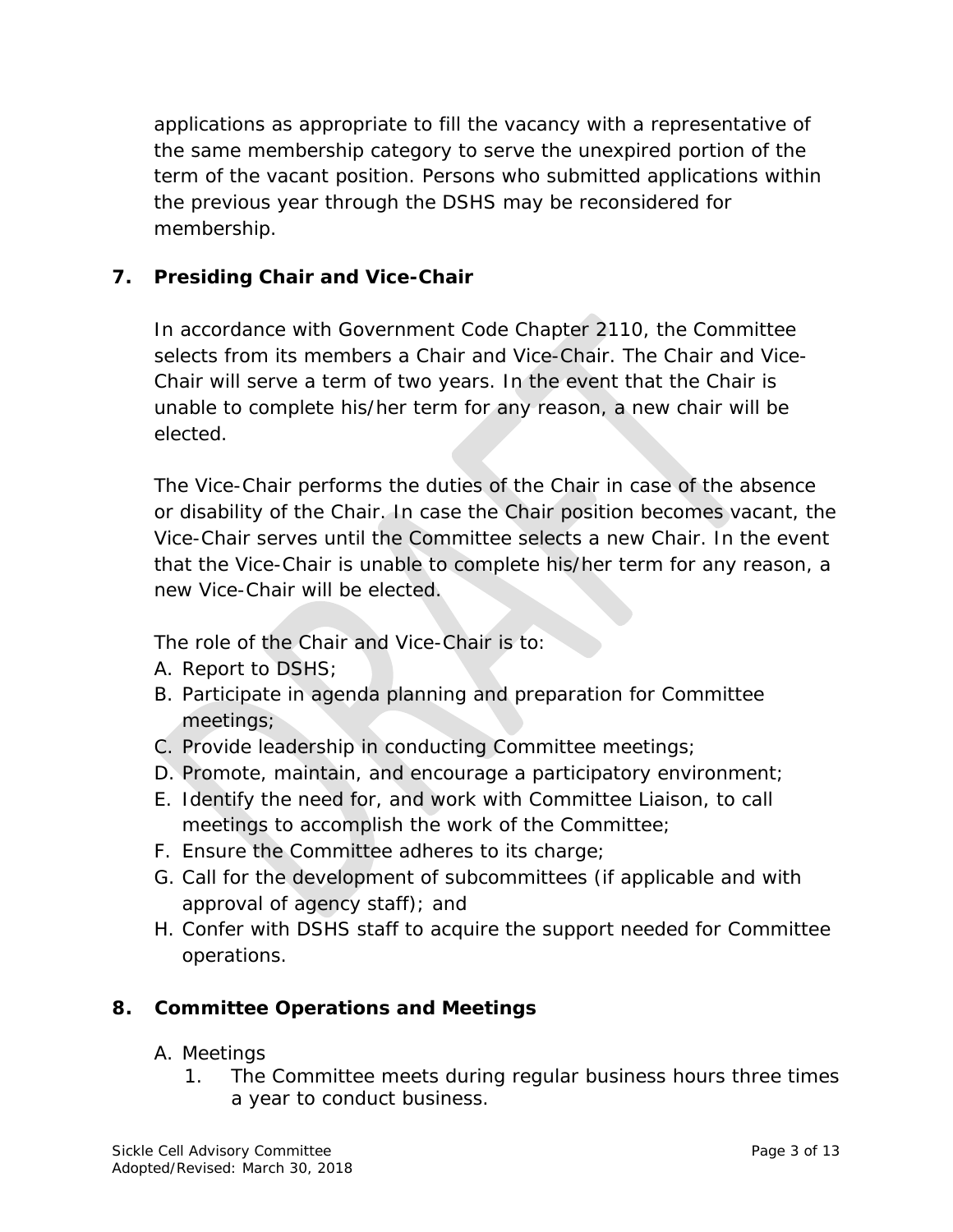- 2. The Committee is subject to Texas Government Code Chapter 551 (the Texas Open Meetings Act) as if it were a governmental body.
- B. Quorum

 A majority of voting members constitutes a quorum for the thus, a quorum is four voting members. If less than a quorum of the Committee is present, members may not vote upon action items but may take testimony and public comments so long as the meeting is being conducted in accordance with the Texas Open Meetings Act. purpose of transacting official business. To calculate a majority for a Committee an odd number of members, divide the membership by two and round up to the next whole number;

- C. Voting
	- or voting on issues that would provide monetary or other gain 1. Members have the right to vote on any subject that is listed on the agenda. However, members must abstain from deliberating to the member or that could present, or reasonably appear to present, a conflict of interest.
	- 2. The Committee may determine procedural matters by a majority vote of the members attending the meeting, or may use Robert's Rules of Order as a guide to its operations and proceedings.
	- 3. Committee members may also vote on operational or procedural matters that come before the Committee.
	- 4. A member may participate and vote by telephone conference as deemed necessary by agency staff.
	- 5. A member may not authorize another individual to represent the member by proxy.
	- 6. For all business except adopting or amending bylaws, a simple majority is needed. (A simple majority is defined as more than half of the votes cast by persons entitled to vote who are in attendance with a quorum, excluding abstentions.)
	- 7. Except for bylaw adoption and amendments, Committee recommendations will be adopted pursuant to a simple majority vote on a motion duly made and seconded.
- D. Adoption and Revision to Bylaws
	- 1. Bylaws will be adopted and amended pursuant to a two-thirds vote (of members attending the meeting) on a motion duly made and seconded.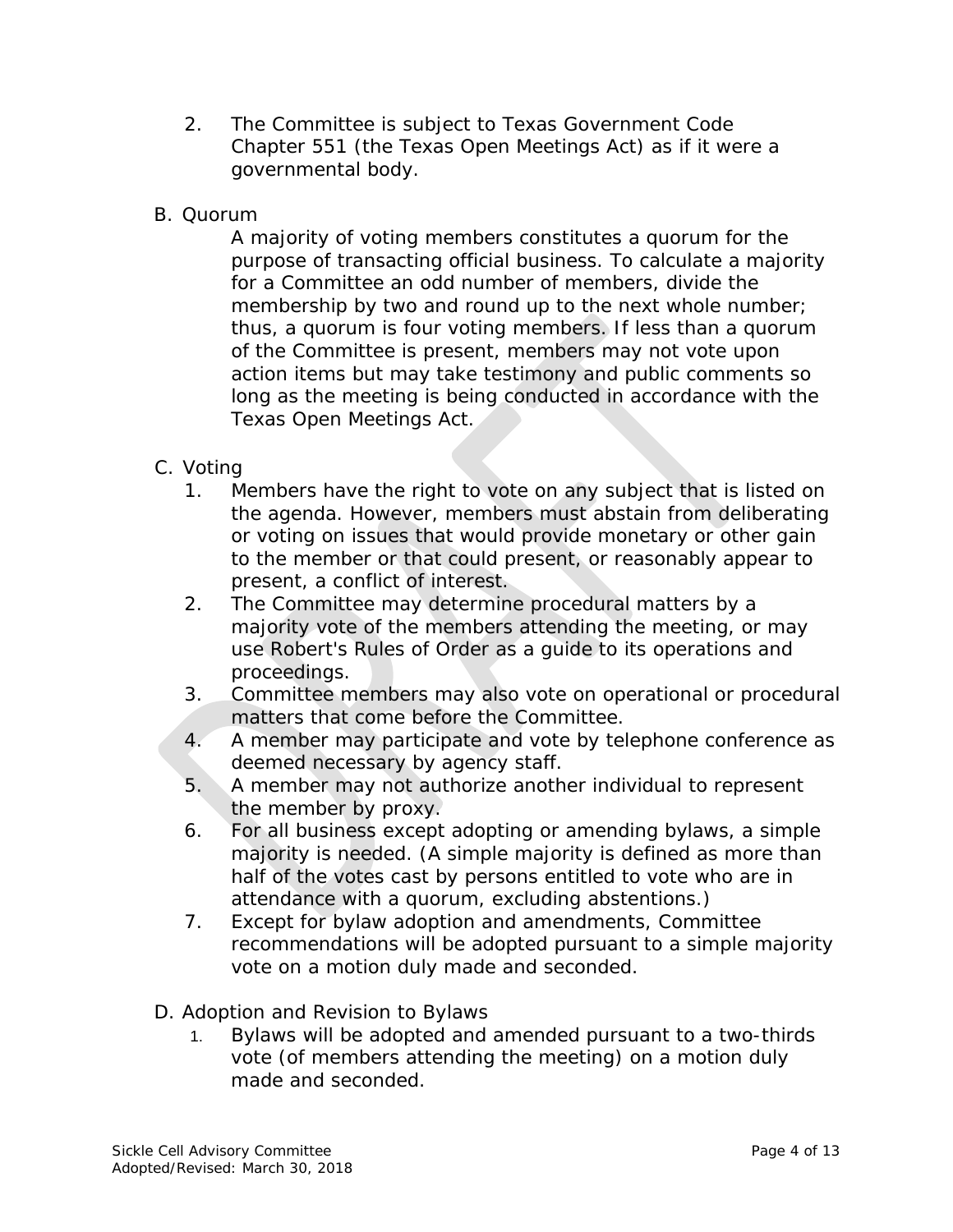- and HHSC staff. 2. Committee members or DSHS staff may propose changes to committee members along with the rationale for the changes, should be submittee writing to the DSHS committee meiting for inclusion in the publication of the agenda these bylaws. All proposed changes from Committee members, along with the rationale for the changes, should be submitted in writing to the DSHS Committee Liaison at least 30 days prior to the next Committee meeting for inclusion in the publication of the agenda in the *Texas Register* and distribution to the members for their consideration. Amendments will be passed and become effective based on a two-thirds vote of members attending the meeting, pending review and approval by DSHS
- 3. The Committee will review the Bylaws by December 31 of every even-numbered year. Committee-proposed amendments that occur as a result of the biennial review will be considered in a meeting and will be passed and become effective based on a two-thirds vote of members attending the meeting, pending review and approval by DSHS and HHSC staff.
- 4. All proposed changes are subject to review and approval by DSHS and HHSC staff.
- adopted by the Committee. The Committee will make note of 5. The Bylaws will become effective as of the date they are the date of the adoption of the Bylaws in its minutes. Members will sign a Statement by Members when bylaws are amended (see attached Statement).

#### **Responsibilities of Members 9.**

#### A. Attendance

 notify the Chair and appropriate program staff. Members, other than substitute to attend a meeting in their place. Members are expected to attend all meetings. Meetings may be conducted in person, through teleconference call, or by means of other technology. A member unable to attend a meeting should notify the Committee Liaison in advance. The Committee Liaison will ex officio/state agency representative members, may not send a

 removed from the Committee. B. Member expectations: If any member misses three meetings within a one-year period with or without notice to the Committee Liaison, the member may be

- - 1. Attend meetings which may be conducted in person, through teleconference call, or by means of other technology;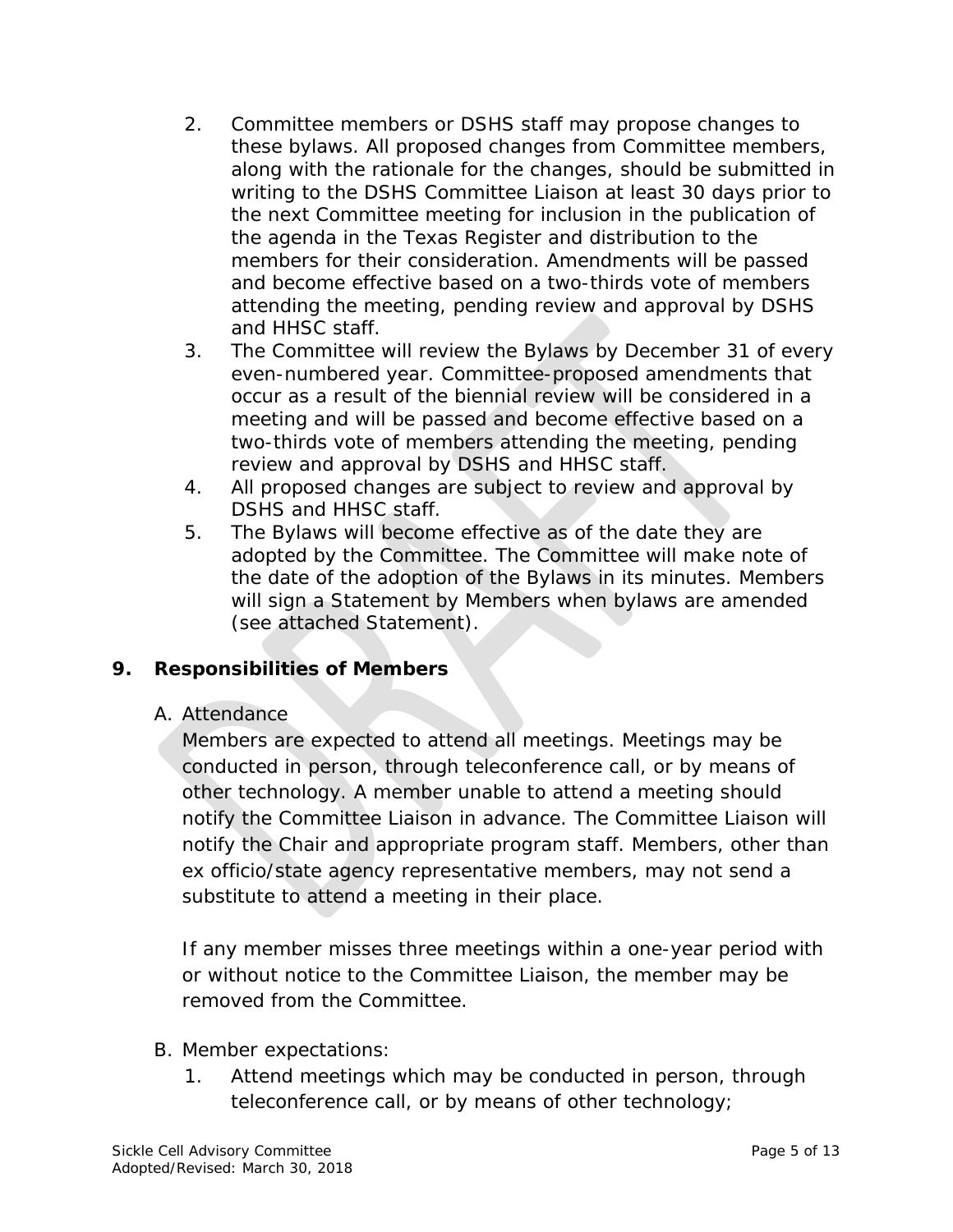- 2. Participate in subcommittees as assigned;
- 3. Review agendas and other information sent by staff prior to each meeting;
- 4. Participate in discussions at meetings;
- 5. Abstain from deliberating or voting on issues that would provide monetary or other gain to the member or that could present, or reasonably appear to present, a conflict of interest;
- 6. Attend/participate in an orientation session for the Committee;
- 7. Complete the Texas Open Meetings Act Training and Public Information Act Training within 90 days of appointment and submit the Certificates of Completion to the Committee Liaison. If a member has taken the trainings within the last five years, a copy of the Certificates of Completion may be submitted to the Committee Liaison in lieu of taking the trainings;
- 8. Sign and submit to the Committee Liaison the Statement by Members document (attached) within 30 days after appointment. This document includes a Conflict of Interest Statement and a Nondisclosure Agreement to which Committee members must agree;
- was filling or if any circumstance occurs that prevents the member from being able to discharge his or her duties; 9. Notify the Committee Chair and Committee Liaison if a change of status alters the category of membership that the member
- 10. Maintain a high level of integrity that warrants public trust, including complying with all applicable ethics guidance provided by HHSC's Ethics Officers and all aspects of the Texas Open Meetings Act and Public Information Act; and
- 11. Hold and maintain in strictest confidence all confidential information and all agency-generated information in draft form, until such time as the information or document is released and made public, the HHS Executive Commissioner has approved the release in writing, or the HHS Ethics Policy permits release. This requirement survives the member's tenure on the Committee. For purposes of these bylaws and the Nondisclosure Agreement, the term "confidential information" includes all information protected by the Health Insurance Portability and Accountability Act (HIPAA), information that has commercial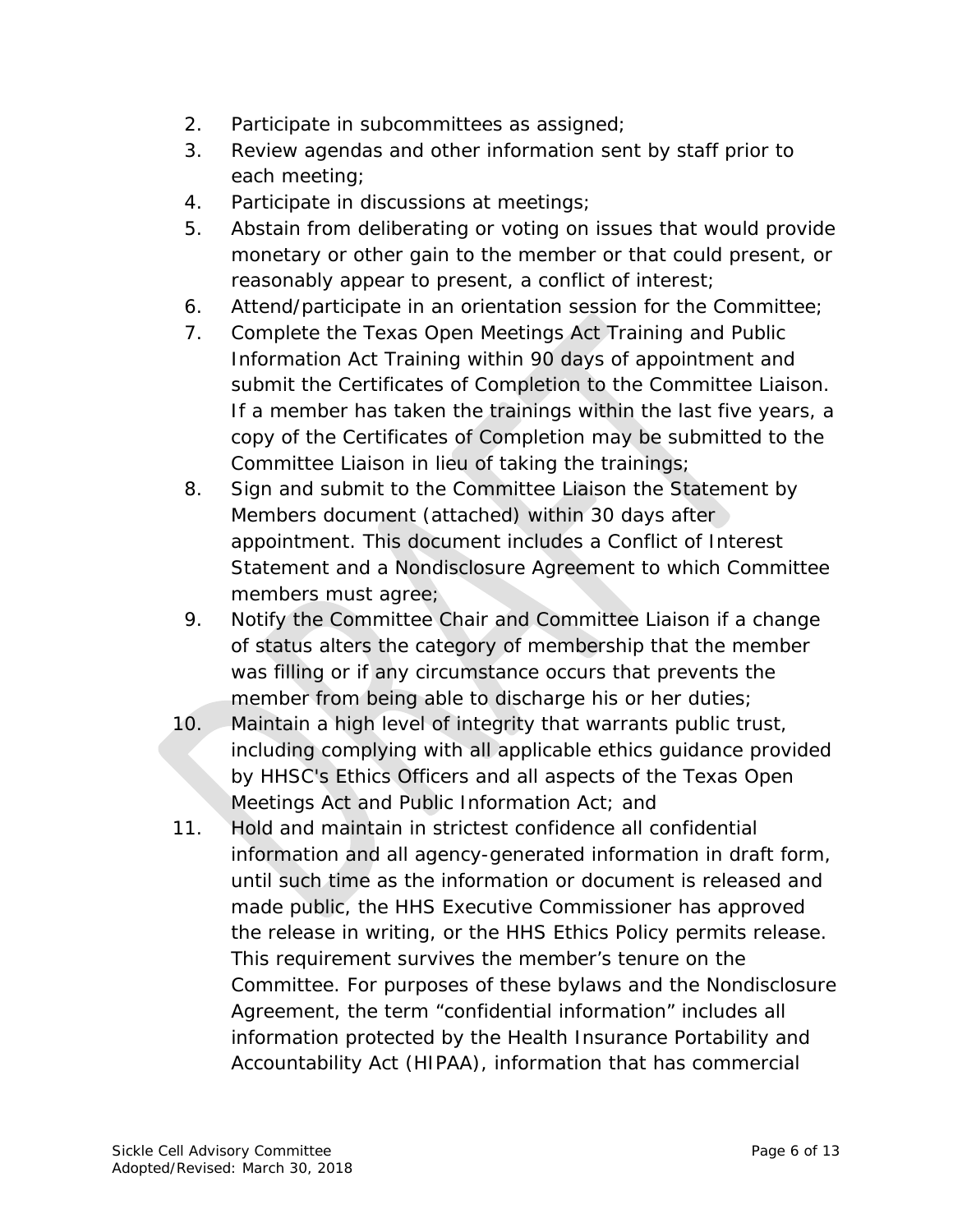value or use, such as trade secrets, and information communicated in confidence by the HHS System.

 Failure to comply with member expectations numbers 5-11 above are grounds for dismissal and may result in removal from the Committee.

- C. A Committee member may not:
	- 1. Participate in legislative or advocacy activities using his/her title or position on this Committee without written approval from the Committee Chair and the HHS Ethics Office in coordination with the HHS Government Relations Office and the Committee Liaison; however, members may represent themselves or other entities in the legislative process.
	- 2. Accept payment for any services offered to the member because of his/her position on the Committee.
	- 3. Disclose confidential information or draft information (from any source including grants, requests for proposals, and contracts) acquired through his or her participation on the Committee until such time as that information or document is released and made public, the HHS Executive Commissioner has approved the release in writing, or the HHS Ethics Policy permits release. This includes all forms of communication including written, verbal, and social media.

 A violation of any of these items are grounds for dismissal and may result in removal from the Committee.

## **10. Removal from the Committee**

The HHS Executive Commissioner may remove a member from the Committee for the following reasons:

- monetary or other gain or that presents a conflict of interest to the A. A member votes or deliberates on an issue that would provide member or an entity with which the member is closely affiliated.
- which includes the Conflict of Interest statement and Nondisclosure B. A member refuses to sign or violates the Statement by Members, Agreement, or another Nondisclosure Agreement.
- C. A member does not maintain a high level of integrity that warrants public trust, including complying with all applicable ethics guidance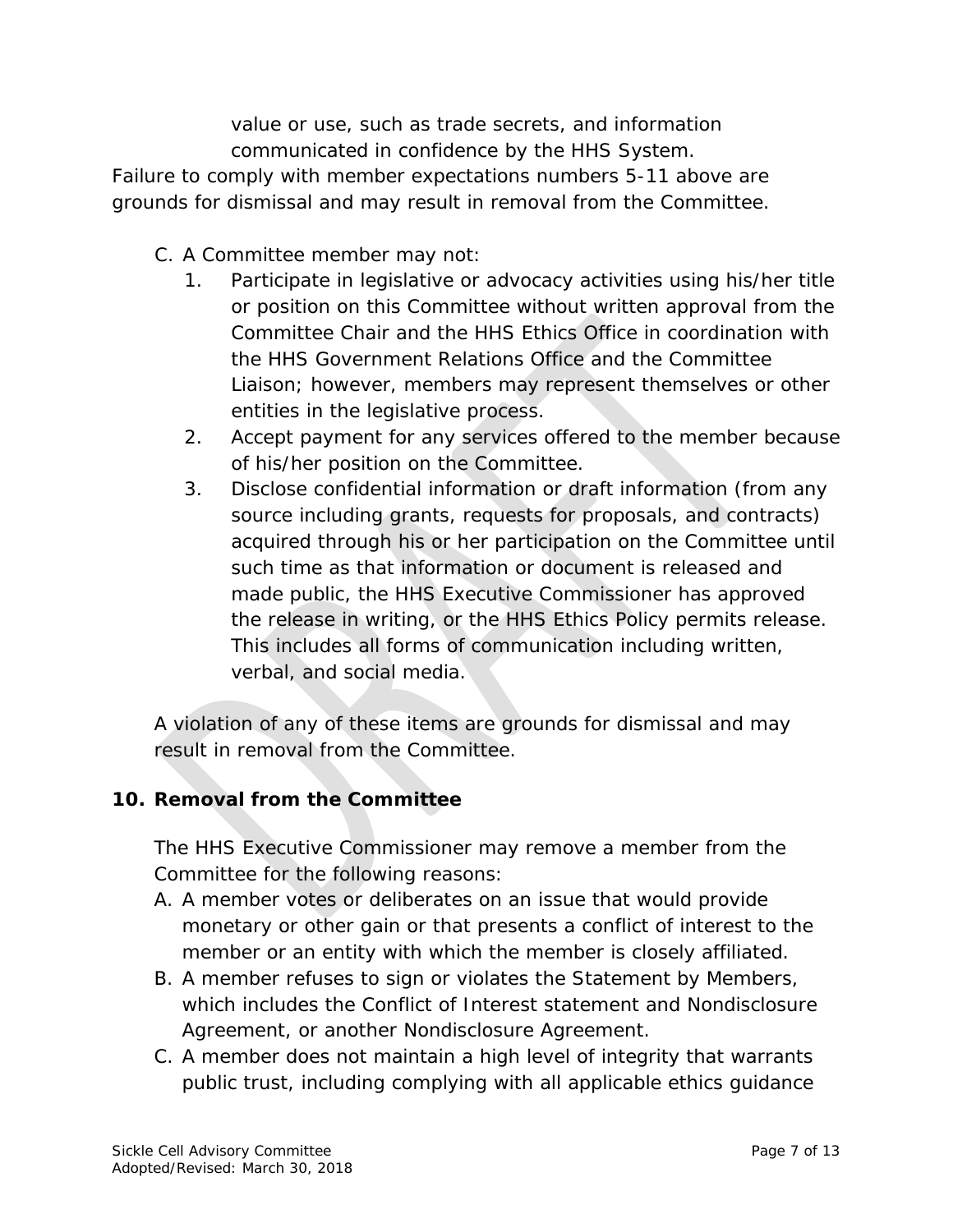provided by HHSC's Ethics Officers and all aspects of the Texas Open Meetings Act and Public Information Act.

- D. A member changes status that alters the category of membership that they were filling.
- E. A member participates in legislative or advocacy activities using his/her title or position on the Committee without approval from the Committee Chair and the HHS Ethics Office in coordination with the HHS Government Relations Office and Committee Liaison.
- F. A member receives payment for any services requested because he or she holds a position on the Committee.
- through his or her participation on the Committee not in accordance G. A member discloses confidential or draft information acquired with the Bylaws.
- H. A member, in a 12-month period, misses three meetings with or without notice to DSHS staff.
- violation of the Statements by Members form. I. The HHS Executive Commissioner may remove a member who has violated the conflict of interest provisions or made a statement in

#### **11. Subcommittees**

Unless otherwise noted in statute, the Chair, with the approval of agency staff, may establish subcommittees that meet at other times for purposes of studying and making recommendations on issues the Committee determines appropriate to the charge of the Committee. A subcommittee may be created for a limited period of time and will cease to exist when the assigned tasks are completed or upon determination of the Chair or HHS Executive Commissioner, or it may be a standing subcommittee. The Chair and agency staff will evaluate the need for all existing subcommittees annually.

Subcommittee Operations and Meetings

- members of the Committee. A. Unless otherwise noted in statute or required by a grant document, members of subcommittees are required to be
- B. Except as set out in  $#D$  below, subcommittee(s) will follow the general rules of the Committee as applicable.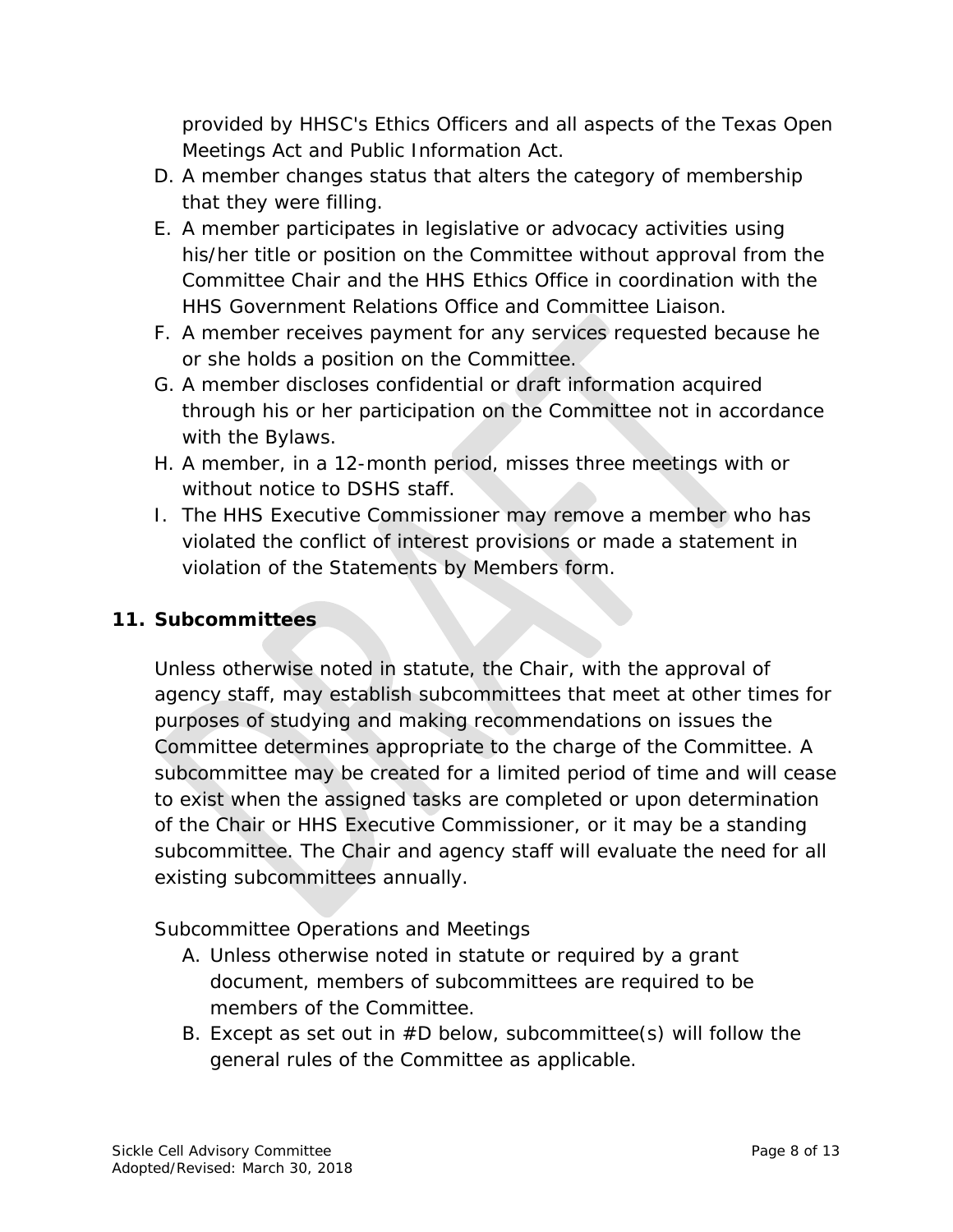- back to the full body. C. Subcommittee(s) must keep minutes of the meetings and report
- D. The presence of a quorum of the full Committee at a subcommittee meeting:
	- 1. Constitutes a full Committee meeting that requires posting appropriate notice of the meeting as a full Committee meeting in accordance with the Texas Open Meetings Act; and
	- appropriate notice of the subcommittee meeting. 2. Requires the subcommittee meeting to be held in compliance with the Texas Open Meetings Act to include posting

## **12. Subject Matter Experts**

 initiatives relative to its charge(s). The primary role of a SME is to DSHS recognizes the value of subject matter experts (SMEs) to provide information to the Committee as it develops recommendations and provide objective, independent information and analysis to be considered by the Committee. SME participation will be subject to the request of Committee members and will fall within the following guidelines:

- topics at the discretion of voting Committee members, the Chair, and DSHS staff; A. A SME may be invited to provide information on specific subjects and
- B. An invited SME may be recognized by staff, the Committee Chair, or Vice-Chair to provide information or analysis during allotted time periods at a specified Committee or subcommittee meeting;
- C. SMEs will participate in questions and answers at the direction of the staff, Committee Chair, or Vice-Chair;
- D. All SMEs will participate and serve at the pleasure of the Committee;
- E. SMEs do not hold any official capacity on the Committee or subcommittees and do not have rights of deliberation or the right to vote on any Committee activities or decisions;
- F. SMEs should disclose any conflicts of interest they may have prior to providing information to the Committee;
- prevent any individual from participating in or providing comments to G. None of the information or guidance contained in this section shall the Committee as allowed under the Texas Open Meetings Act.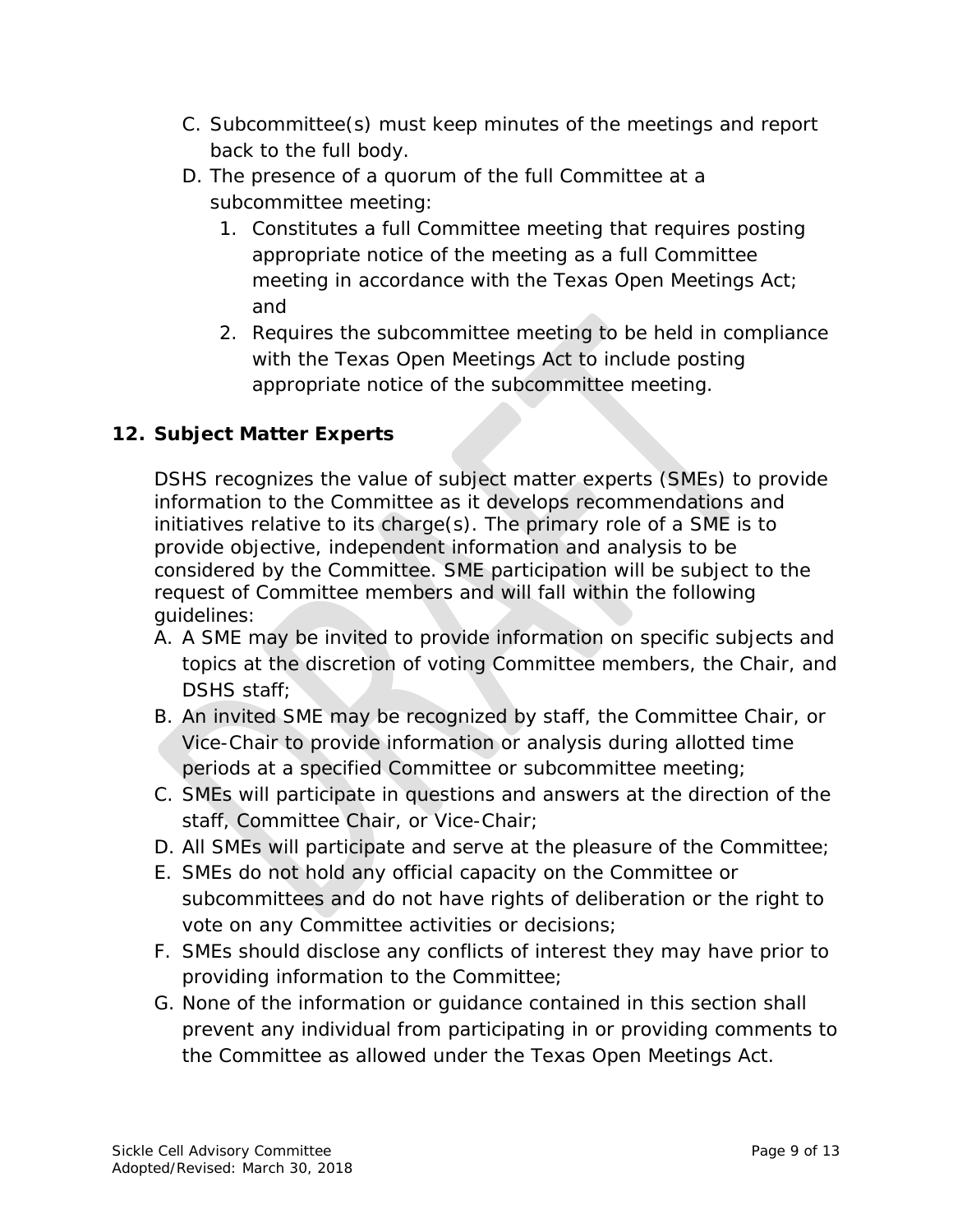### **13. Responsibilities of Support Staff**

The DSHS Newborn Screening Program will provide reasonable administrative and technical support and coordination for all Committee and subcommittee activities. DSHS will coordinate as needed to provide the accommodations and supports needed by a Committee member requiring accommodations to enable him/her to fully participate in Committee and subcommittee meetings and activities.

Staff is expected to perform the following tasks:

- A. Develop effective working relationships with Committee members;
- B. Solicit nominations for membership in accordance with the appropriate HHS procedures;
- data, in the write-up and submission of the annual report to the HHS C. Support the Committee by providing requested information, including Executive Commissioner;
- D. Serve as liaison between members and operating agencies' staff; and
- E. Plan, coordinate, and organize Committee and subcommittee meetings and activities, including but not limited to:
	- 1. Schedule meeting dates and ensure meeting sites are set up;
	- 2. Notify members of upcoming meeting dates, times, and locations;
	- 3. Develop agenda and support materials for each meeting;
	- 4. Prepare and oversee that the agenda is posted in the *Texas Register* in a timely manner and on the DSHS NBS website;
	- 5. Serve as point of contact for the public including ensuring contact information, agendas, and meeting support materials are easily accessible on the DSHS NBS website;
	- 6. Prepare and distribute information and materials for member review; and
	- 7. Prepare and maintain Committee records and documentation in accordance with the DSHS records retention policy.
- F. Staff may perform other duties within staff discretion provided the necessary resources are available.

#### **14. Compensation and Travel Reimbursement**

A member of the Sickle Cell Advisory Committee is not entitled to any compensation (stipend) or reimbursement of expenses.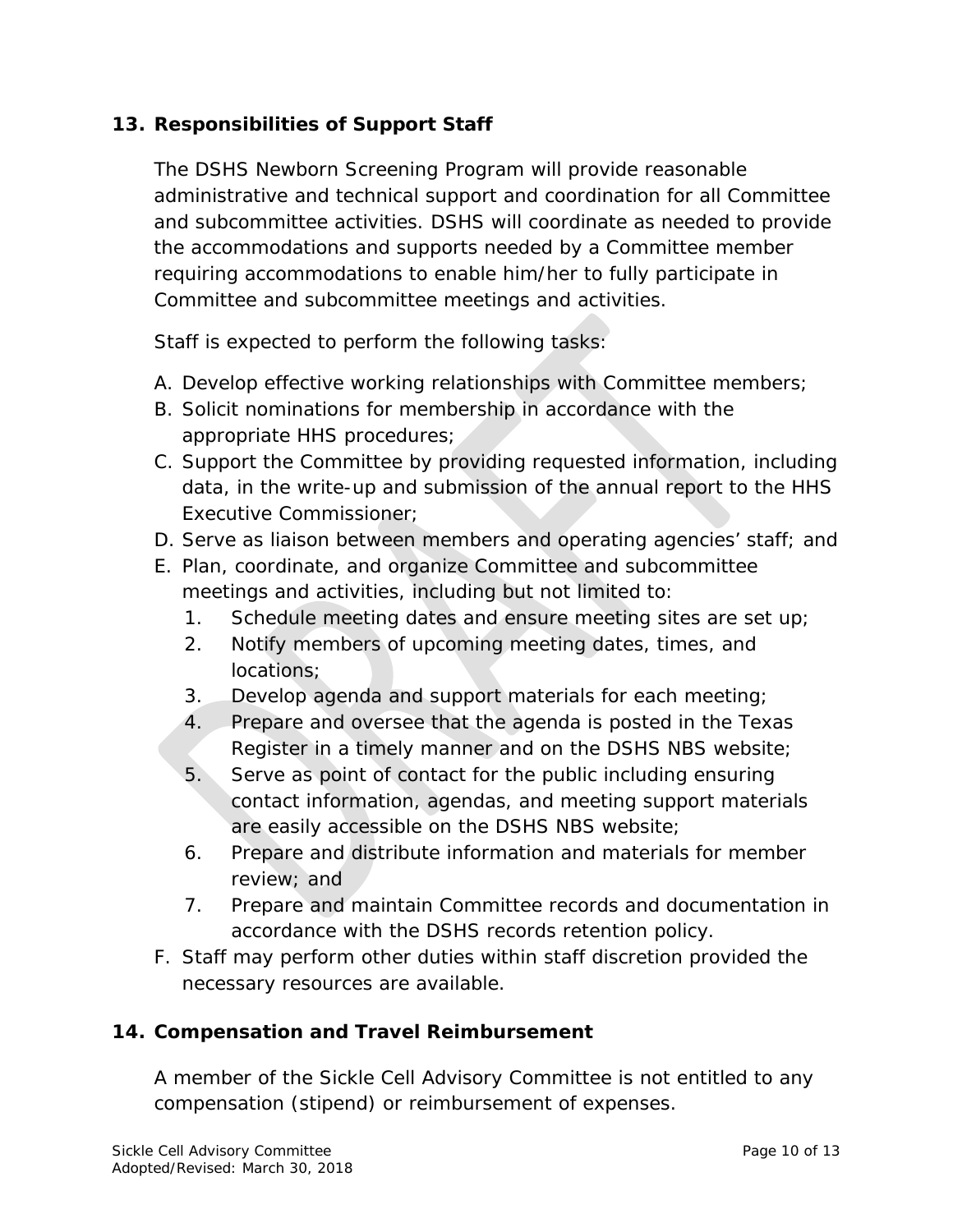Bylaws approved on \_\_\_\_\_\_\_\_\_\_\_\_\_\_\_\_\_\_\_\_\_\_\_\_ by a two-thirds vote of members attending the meeting.

| Chairperson         |           |
|---------------------|-----------|
| <b>Printed Name</b> | Signature |
|                     |           |
|                     |           |
| <b>DSHS</b>         |           |
|                     |           |
| <b>Printed Name</b> | Signature |
|                     |           |
|                     |           |
|                     |           |
|                     |           |
|                     |           |
|                     |           |
|                     |           |
|                     |           |
|                     |           |
|                     |           |
|                     |           |
|                     |           |
|                     |           |
|                     |           |
|                     |           |
|                     |           |
|                     |           |
|                     |           |
|                     |           |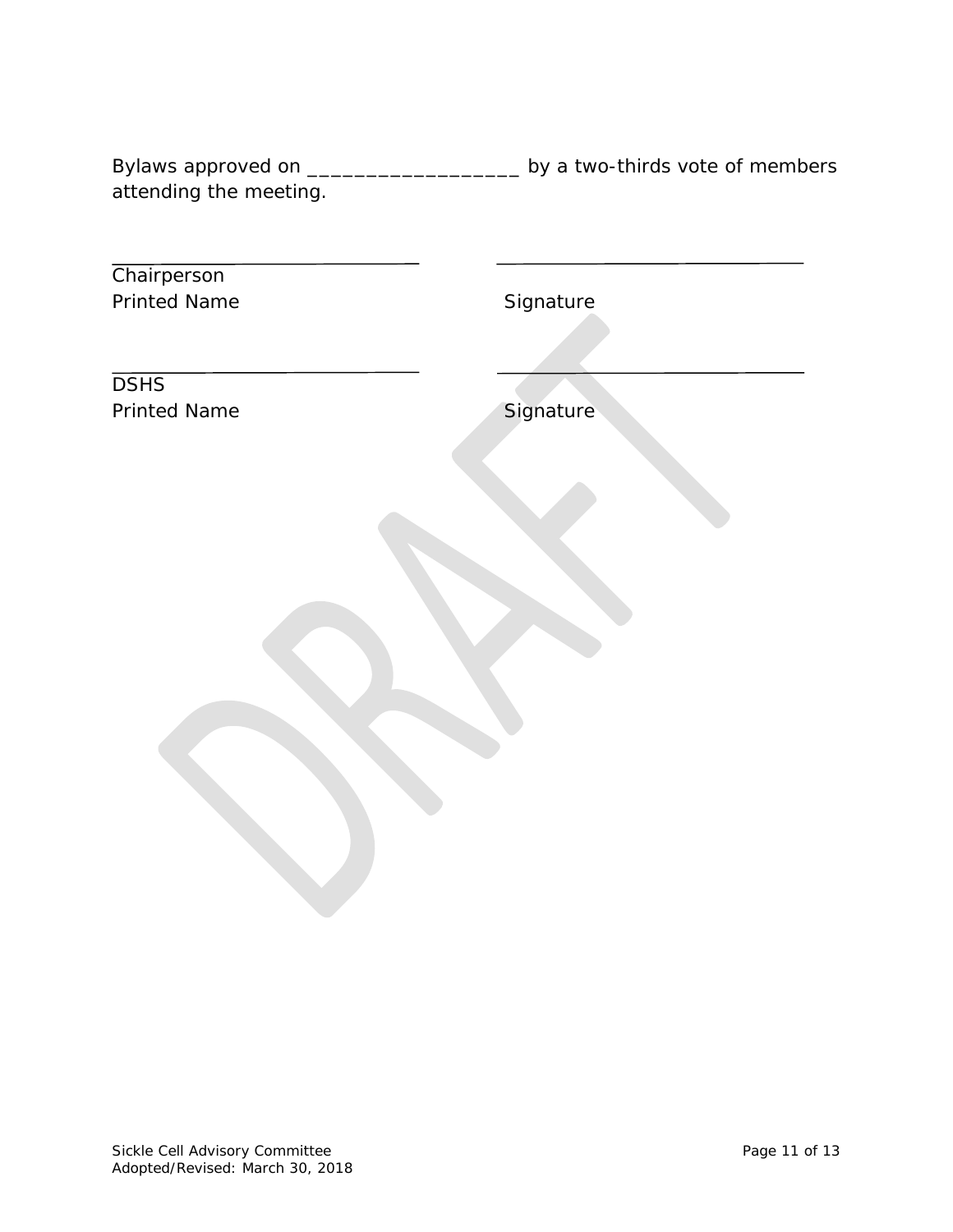#### **Statement by Members**

- The DSHS, HHSC, and the Sickle Cell Advisory Committee (Committee) are not bound in any way by any statement or action on the part of any Committee member except when a statement or action is in pursuit of specific instructions from HHSC or the Committee.
- The Committee and its members may not participate in legislative or advocacy activities using his/her title or position on this Committee without approval from the Committee chair and the HHS Ethics Office in coordination with the Government Relations Office. Committee members are not prohibited from representing themselves or other entities in the legislative or advocacy process.
- A Committee member may not accept payment for services that are requested because of the members' title or position on this Committee.
- • A Committee member shall not accept or solicit any benefit that might reasonably tend to influence the member in the discharge of the member's official Committee duties.
- • A Committee member shall not knowingly solicit, accept, or agree to accept any benefit for having exercised the member's official powers or duties in favor of another person.
- • A Committee member shall complete the Texas Open Meetings Act Training and the Public Information Act Training within 90 days of appointment and submit the Certificates of Completion to the Committee Liaison. If a member has taken the training within the last five years, a copy of the Certificate of Completion may be submitted to the Committee Liaison in lieu of taking the training.
- Nondisclosure agreement. A Committee member may not disclose confidential information or agency-generated information in draft form acquired through his or her Committee membership, unless HHSC has released and made public the information or document, the HHS Executive Commissioner has approved the release in writing, or the HHS Ethics Policy permits release. This requirement survives the member's tenure on the Committee. For purposes of the Nondisclosure Agreement, the term "confidential information" includes all information protected by the Health Insurance Portability and Accountability Act (HIPAA), information that has commercial value or use, such as trade secrets, and information communicated in confidence by the HHS System.
- Conflict of Interest Statement. I agree to disclose any personal or private interest that myself or my family have in a measure, proposal, or decision pending before DSHS or HHSC. ("Personal or private interest" does not include the member's engagement in a profession, trade, or occupation when the member's interest is the same as all others similarly engaged in the profession, trade, or occupation, or if the member merely provides a personal experience, with no personal or private financial interest, in giving feedback on the subject matter.) If there is a direct personal or financial interest in a motion under consideration, I further agree to disclose that fact in a public meeting and will recuse myself from any Committee deliberations or decisions on that matter.

 I have been provided a copy of the Sickle Cell Advisory Committee bylaws. I understand that as a member of the Committee I must adhere to the bylaws.

Advisory Board Member Signature

\_\_\_\_\_\_\_\_\_\_\_\_\_\_\_\_\_\_\_\_\_\_\_\_\_\_\_\_\_\_\_\_\_\_\_\_\_

\_\_\_\_\_\_\_\_\_\_\_\_\_\_\_\_\_\_\_\_\_\_\_\_\_\_\_\_\_\_\_\_\_\_\_\_\_

Printed Name

\_\_\_\_\_\_\_\_\_\_\_\_\_\_\_\_\_\_\_\_\_\_\_ Date